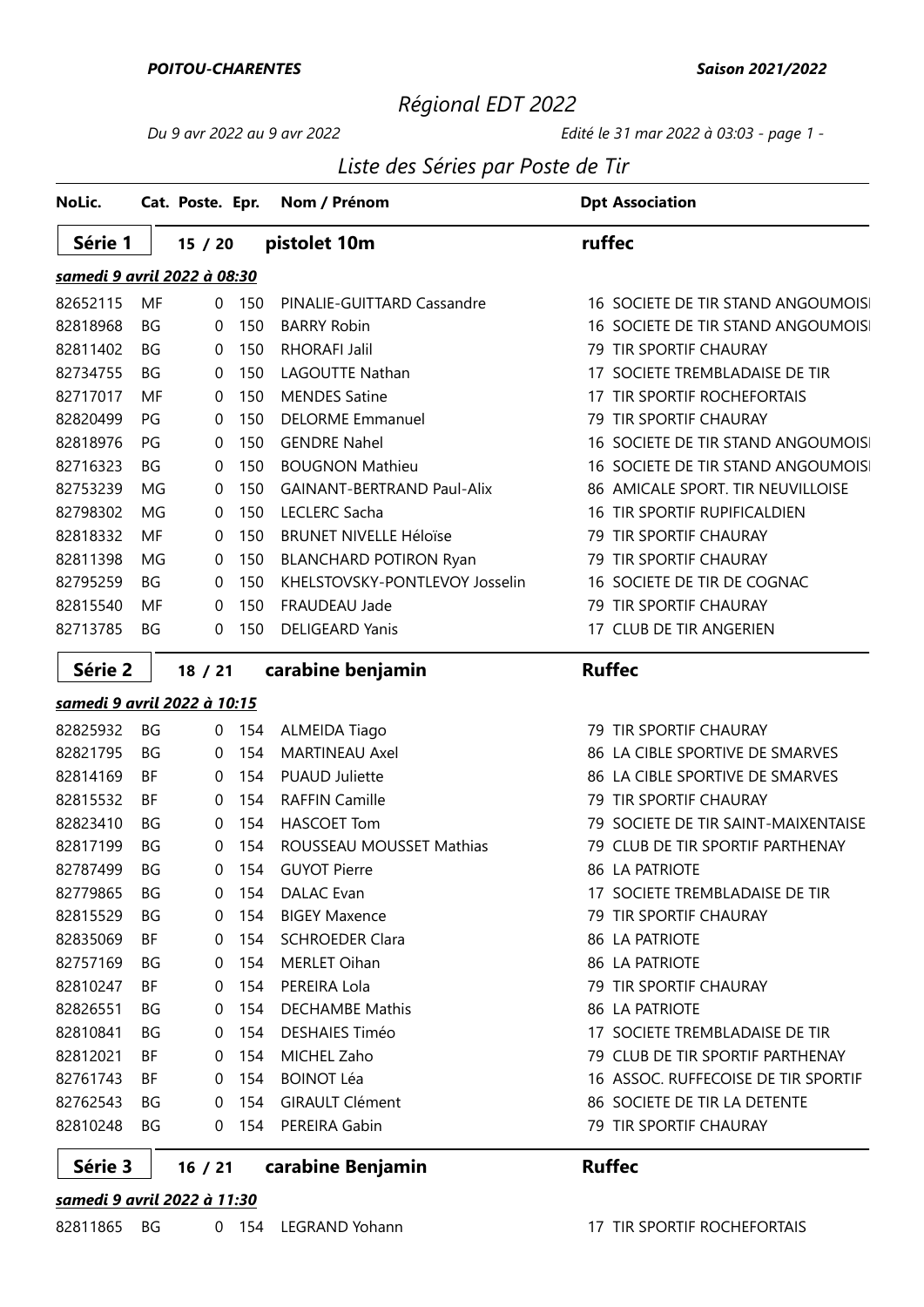#### POITOU-CHARENTES

# Régional EDT 2022

### Du 9 avr 2022 au 9 avr 2022 Edité le 31 mar 2022 à 03:03 - page 2 -

### Liste des Séries par Poste de Tir

| NoLic.                      |           | Cat. Poste. Epr. |     | Nom / Prénom                     | <b>Dpt Association</b>              |
|-----------------------------|-----------|------------------|-----|----------------------------------|-------------------------------------|
| Série 3                     |           | 16 / 21          |     | carabine Benjamin                | <b>Ruffec</b>                       |
| samedi 9 avril 2022 à 11:30 |           |                  |     |                                  |                                     |
| 82819118                    | BF        | 0                | 154 | <b>CHANTEAU Emma</b>             | 86 LA SOLIDARITE PLEUMARTINOISE     |
| 82785053                    | BG        | 0                | 154 | <b>ROCHARD Maxence</b>           | 17 ASSOCIATION PONTOISE DE TIR SPOI |
| 82808506                    | ΒF        | 0                | 154 | <b>GILBERT Anaëlle</b>           | 86 AMICALE SPORT. TIR NEUVILLOISE   |
| 82825357                    | BG        | 0                | 154 | <b>BERTRAND Alexis</b>           | 86 LA CIBLE SPORTIVE DE SMARVES     |
| 82819596                    | BG        | 0                | 154 | PREVOTEL Timeo                   | 16 CLUB DE TIR SAINT-ELOI           |
| 82749296                    | BG        | 0                | 154 | <b>DURDURET Yoen</b>             | 86 LA CIBLE SPORTIVE DE SMARVES     |
| 82812349                    | <b>BG</b> | 0                | 154 | <b>JAMET Alan</b>                | 86 C.S.A.D. CHATELLERAULT           |
| 82815738                    | BG        | 0                | 154 | MARTIN Timothé                   | 86 LA SOLIDARITE PLEUMARTINOISE     |
| 82818618                    | BF        | 0                | 154 | <b>CHAILLOUX Fanny</b>           | 17 TIR SPORTIF ROCHEFORTAIS         |
| 82749879                    | BG        | 0                | 154 | <b>CHEVALIER Evan</b>            | 16 CLUB DE TIR SAINT-ELOI           |
| 82806321                    | BG        | 0                | 154 | PRECIGOUT Dimitri                | 16 CLUB DE TIR SAINT-ELOI           |
| 82751795                    | BG        | $\boldsymbol{0}$ | 154 | <b>CHAUVET Tiago</b>             | 17 LES MOUETTES ROYAN               |
| 82811399                    | <b>BG</b> | 0                | 154 | <b>BOUSSIQUET-GANDOUIN Matis</b> | 79 TIR SPORTIF CHAURAY              |
| 82749314                    | BG        | 0                | 154 | <b>DUCROUX Charlie</b>           | 86 LA CIBLE SPORTIVE DE SMARVES     |
| 82814217                    | BG        | 0                | 154 | CHASSEPORT Johan                 | 86 C.S.A.D. CHATELLERAULT           |
| Série 4                     |           | 21 / 24          |     | carabine minime                  | <b>Ruffec</b>                       |
| samedi 9 avril 2022 à 14:00 |           |                  |     |                                  |                                     |
| 82819756                    | MF        | 0                | 154 | <b>THION Lyra</b>                | 17 TIR SPORTIF ROCHEFORTAIS         |
| 82830917                    | MG        | $\mathbf 0$      | 154 | <b>JEAN Charli</b>               | 17 LES MOUETTES ROYAN               |
| 82784021                    | MG        | 0                | 154 | <b>GIRET Paul</b>                | 16 SOCIETE DE TIR STAND ANGOUMOIS   |
| 82815533                    | MG        | $\boldsymbol{0}$ | 154 | MARIN QUINTARD Alban             | 79 TIR SPORTIF CHAURAY              |
| 82681596                    | MF        | 0                | 154 | MASVALEIX Angella                | 17 TIR CLUB SATURNINOIS             |
| 82751227                    | MG        | 0                | 154 | <b>RAMA Yanis</b>                | 16 CLUB DE TIR SAINT-ELOI           |
| 82812994                    | MG        | 0                | 154 | PASCO Léon                       | 17 LES MOUETTES ROYAN               |
| 82822797                    | MG        | 0                | 154 | <b>MENANT Titouan</b>            | 17 LES MOUETTES ROYAN               |
| 82729558                    | MG        | 0                | 154 | <b>GARCIN Evan</b>               | 17 ASSOCIATION PONTOISE DE TIR SPOI |
| 82780169                    | MG        | 0                | 154 | LE DREZEN Evan                   | 17 TIR SPORTIF ROCHEFORTAIS         |
| 82631115                    | MG        | 0                | 154 | <b>LEFEVRE Luke</b>              | 17 LES MOUETTES ROYAN               |
| 82590525                    | MG        | 0                | 154 | <b>LEYRAT Quentin</b>            | 17 LES MOUETTES ROYAN               |
| 82676906                    | MF        | 0                | 154 | <b>DRAPIER Justine</b>           | 16 SOCIETE DE TIR STAND ANGOUMOIS   |
| 82716802                    | MG        | 0                | 154 | LE TOUMELIN Louis                | 16 SOCIETE DE TIR DE COGNAC         |
| 82716140                    | MG        | 0                | 154 | VASSELIN-MOULUN Roman            | 86 AMICALE SPORT. TIR NEUVILLOISE   |
| 82746275                    | BF        | 0                | 154 | <b>MELIN Marion</b>              | 86 CLUB CIBLE MONTMORILLON          |
| 82812958                    | MG        | 0                | 154 | <b>PRINCE Corentin</b>           | 17 LES MOUETTES ROYAN               |
| 82782170                    | MF        | 0                | 154 | <b>KERMEUR Jade</b>              | 17 TIR SPORTIF ROCHEFORTAIS         |
| 82680999                    | MG        | 0                | 154 | <b>DEBLAISE Timoté</b>           | 86 LA SOLIDARITE PLEUMARTINOISE     |
| 82747441                    | MF        | 0                | 154 | <b>JEANNEAU Emma</b>             | 17 ASSOCIATION PONTOISE DE TIR SPOI |
| 82812986                    | MG        | 0                | 154 | PASCO Lucas                      | 17 LES MOUETTES ROYAN               |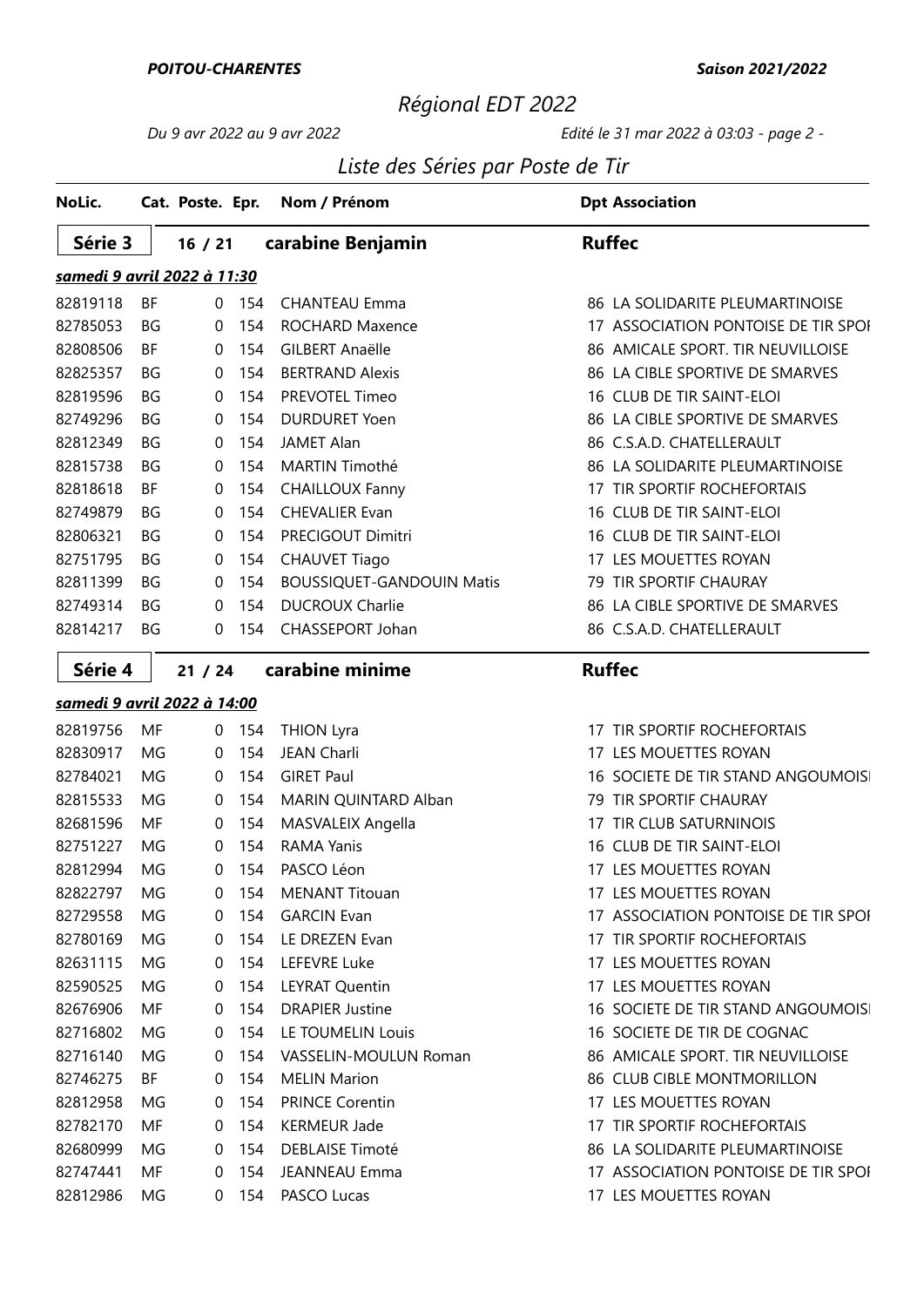#### POITOU-CHARENTES

#### Saison 2021/2022

# Régional EDT 2022

### Du 9 avr 2022 au 9 avr 2022 Edité le 31 mar 2022 à 03:03 - page 3 -

### Liste des Séries par Poste de Tir

| NoLic.                      |           | Cat. Poste. Epr. |     | Nom / Prénom                   | <b>Dpt Association</b>              |
|-----------------------------|-----------|------------------|-----|--------------------------------|-------------------------------------|
| Série 5                     |           | 18/19            |     | carabine minime                | <b>Ruffec</b>                       |
| samedi 9 avril 2022 à 15:30 |           |                  |     |                                |                                     |
| 82823006                    | MF        | $\Omega$         | 154 | <b>BAUDELET Anne-Louise</b>    | 79 CLUB DE TIR SPORTIF DE THORIGNE  |
| 82811854                    | MF        | $\Omega$         | 154 | <b>MILEMONT Colline</b>        | 17 SOCIETE JONZACAISE DE TIR        |
| 82686879                    | MF        | $\Omega$         | 154 | MENAGE EloÏse                  | 86 LA SOLIDARITE PLEUMARTINOISE     |
| 82731992                    | MF        | 0                | 154 | DAVID-GELOT Montaine           | 16 ASSOC. RUFFECOISE DE TIR SPORTIF |
| 82690929                    | MG        | 0                | 154 | <b>DUBOIS Amaury</b>           | 79 TIR SPORTIF CHAURAY              |
| 82640835                    | MF        | 0                | 154 | PELTIER Ivana                  | 79 CLUB DE TIR SPORTIF PARTHENAY    |
| 82638111                    | MG        | $\Omega$         | 154 | <b>PRINTEMPS Jules</b>         | 79 CLUB DE TIR SPORTIF DE THORIGNE  |
| 82814682                    | MG        | $\mathbf 0$      | 154 | <b>MARTIN Lenny</b>            | 86 CLUB CIBLE MONTMORILLON          |
| 82715324                    | MG        | 0                | 154 | <b>BOUISSET Victor</b>         | 86 CLUB CIBLE MONTMORILLON          |
| 82748669                    | MG        | 0                | 154 | <b>FERNANDE - COUSIN Lukas</b> | 79 CLUB DE TIR SPORTIF PARTHENAY    |
| 82744896                    | MG        | 0                | 154 | FAVRE Rémy                     | 79 CLUB DE TIR SPORTIF PARTHENAY    |
| 82715318                    | MG        | $\mathbf 0$      | 154 | <b>MACHETTE Nino</b>           | 86 CLUB CIBLE MONTMORILLON          |
| 82672904                    | MG        | 0                | 154 | LOUBIERE-CHIRON Laurick        | 79 SOCIETE DE TIR SAINT-MAIXENTAISE |
| 82650668                    | MF        | 0                | 154 | <b>BAUDET Lylou</b>            | 86 LA PATRIOTE                      |
| 82815535                    | MF        | $\Omega$         | 154 | <b>GOUBAND Taïs</b>            | 79 TIR SPORTIF CHAURAY              |
| 82652079                    | MG        | $\Omega$         | 154 | <b>CHARPENTIER Evann</b>       | 86 TIR SPORTIF RIGAUDAIS            |
| 82644793                    | MG        | $\Omega$         | 154 | <b>CHANSAULT Rémi</b>          | 79 CLUB DE TIR SPORTIF PARTHENAY    |
| 82564108                    | MG        | 0                | 154 | PEQUIN Enzo                    | 79 CLUB DE TIR SPORTIF DE THORIGNE  |
| Série 6                     |           | 24 / 24          |     | carabine poussin               | <b>Ruffec</b>                       |
| samedi 9 avril 2022 à 17:00 |           |                  |     |                                |                                     |
| 82752183                    | PF        | $\Omega$         | 154 | <b>CHANSAULT Florence</b>      | 79 CLUB DE TIR SPORTIF PARTHENAY    |
| 82810833                    | PF        | 0                | 154 | <b>GRANDJEAN Agathe</b>        | 17 SOCIETE SAINTAISE DE TIR         |
| 82820714                    | PF        | $\Omega$         | 154 | <b>DOUSSAINT PAPAIN Ellea</b>  | 86 TIR SPORTIF RIGAUDAIS            |
| 82771871                    | PG        | 0                | 154 | GANAYE Jérémy                  | 17 ASSOCIATION PONTOISE DE TIR SPOI |
| 82754802                    | PG        | 0                | 154 | <b>CLOCHARD Alexis</b>         | 16 ASSOC. RUFFECOISE DE TIR SPORTIF |
| 82819791                    | PF        | 0                | 154 | <b>PAIN Louane</b>             | 79 SOCIETE DE TIR SAINT-MAIXENTAISE |
| 82717545                    | PG        | 0                | 154 | <b>MARTIN Naël</b>             | 86 LA PATRIOTE                      |
| 82828193                    | PG        | 0                | 154 | LAIDET Benjamin                | 17 ASSOCIATION PONTOISE DE TIR SPOI |
| 82818406                    | PG        | 0                | 154 | CAVILLIER-LAMBERT Théo         | 86 SOCIETE DE TIR LA DETENTE        |
| 82833466                    | PG        | 0                | 154 | <b>TERRIERE Raphael</b>        | 17 ASSOCIATION PONTOISE DE TIR SPOI |
| 82787501                    | PG        | 0                | 154 | <b>GUYOT Alexis</b>            | 86 LA PATRIOTE                      |
| 82835881                    | PG        | 0                | 154 | <b>MASSIAS Emilien</b>         | 16 ASSOC. RUFFECOISE DE TIR SPORTIF |
| 82812228                    | PG        | 0                | 154 | METAY Timéo                    | 17 ASSOCIATION PONTOISE DE TIR SPOI |
| 82807509                    | PG        | 0                | 154 | GOMEZ Jérémy                   | 17 TIR CLUB SATURNINOIS             |
| 82755065                    | PG        | 0                | 154 | MIGNOT Axel                    | 17 SOCIETE JONZACAISE DE TIR        |
| 82787795                    | PG        | 0                | 154 | <b>CHOTARD Hugo</b>            | 17 LES MOUETTES ROYAN               |
| 82819793                    | PG        | 0                | 154 | <b>MOINET PROUST Soan</b>      | 79 SOCIETE DE TIR SAINT-MAIXENTAISE |
| 82833385                    | PG        | 0                | 154 | <b>BAUDET Sacha</b>            | <b>86 LA PATRIOTE</b>               |
| 82810252                    | <b>PF</b> | 0                | 154 | <b>DRURE Lénaëlle</b>          | 79 TIR SPORTIF CHAURAY              |